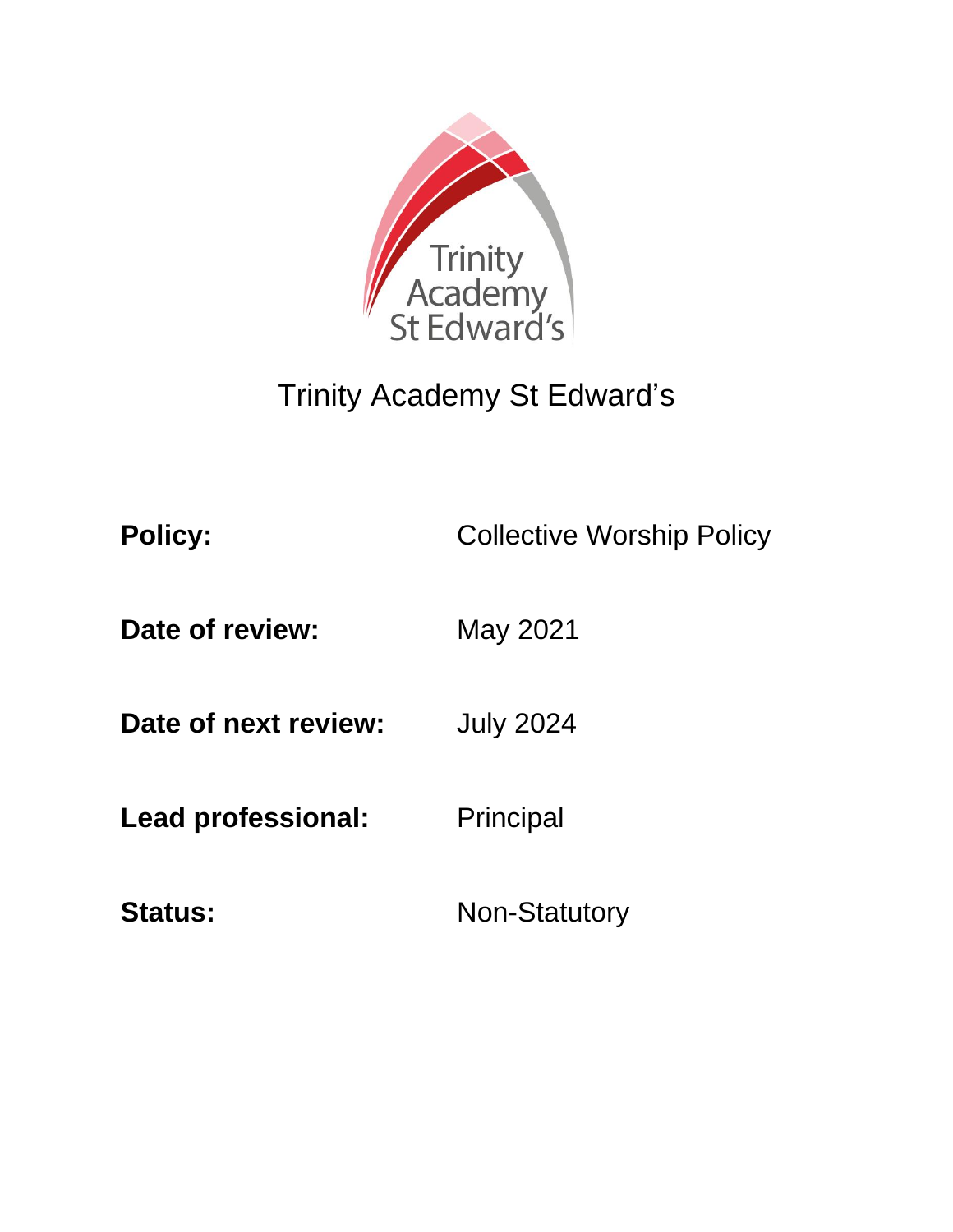## **Name of Academy Chaplain:**

Our Academy is a caring Christian community. We do what is right for each and every student; to ensure that young people in our care fulfil their potential; to strongly believe that we can, no matter what the challenge is; to be outstanding within outstanding. Within this environment we aim to develop individuals of Christian character who can achieve their full potential; can think for themselves; will want to continue learning and will become responsible members of society. Our 4 core Christian values of empathy, honesty, respect and responsibility are reflected upon each day in collective worship and in student and staff absolutes.

Our Christian vision is:

'We are an academy where all are valued, respected and celebrated. We are a courageous, resilient and positive community rooted in hope, aspiration and excellence. Together, we enable each other to be the best we can be.'

#### **Philosophy**

Many students attend the Academy having not attended Church before. However, what is important to us, is that all students of faith or not, are invited to embrace our Christian ethos.

Our Christian values and the teaching of core RS enable us to develop our students holistically. We adapt to our cohort and, as well as developing students spiritually through collective worship, morally through the 4 core values and student absolutes and socially through tutor groups and all staff presence, we place much Christian value in developing student cultural capital.

Our Worship takes place in tutor time and a weekly assembly, and is an important part of the school day as it gives us the opportunity to come together as a school community to uncover the immanent Creator God who is in all things, express and celebrate our commonality and encourage students and staff to reflect on how they live their lives. It is attended by all students, staff and any visitors in school are very welcome to join in.

At the Academy we recognise that Collective Worship is an important opportunity to support our students' Spiritual, Moral, Social and Cultural development. Collective Worship is integral to our Christian identity and sense of belonging to the world wide Church.

#### **Aims**

It is our aim at Trinity Academy St Edward's that worship should:

- provide members of the school community with the opportunity to praise and reach out to God
- provide members of the school community with the opportunity to respond to Christian language and symbolism
- provide members of the school community with the opportunity to experience stillness and quiet
- provide members of the school community with the opportunity to experience a variety of forms of prayer and meditation. These might include: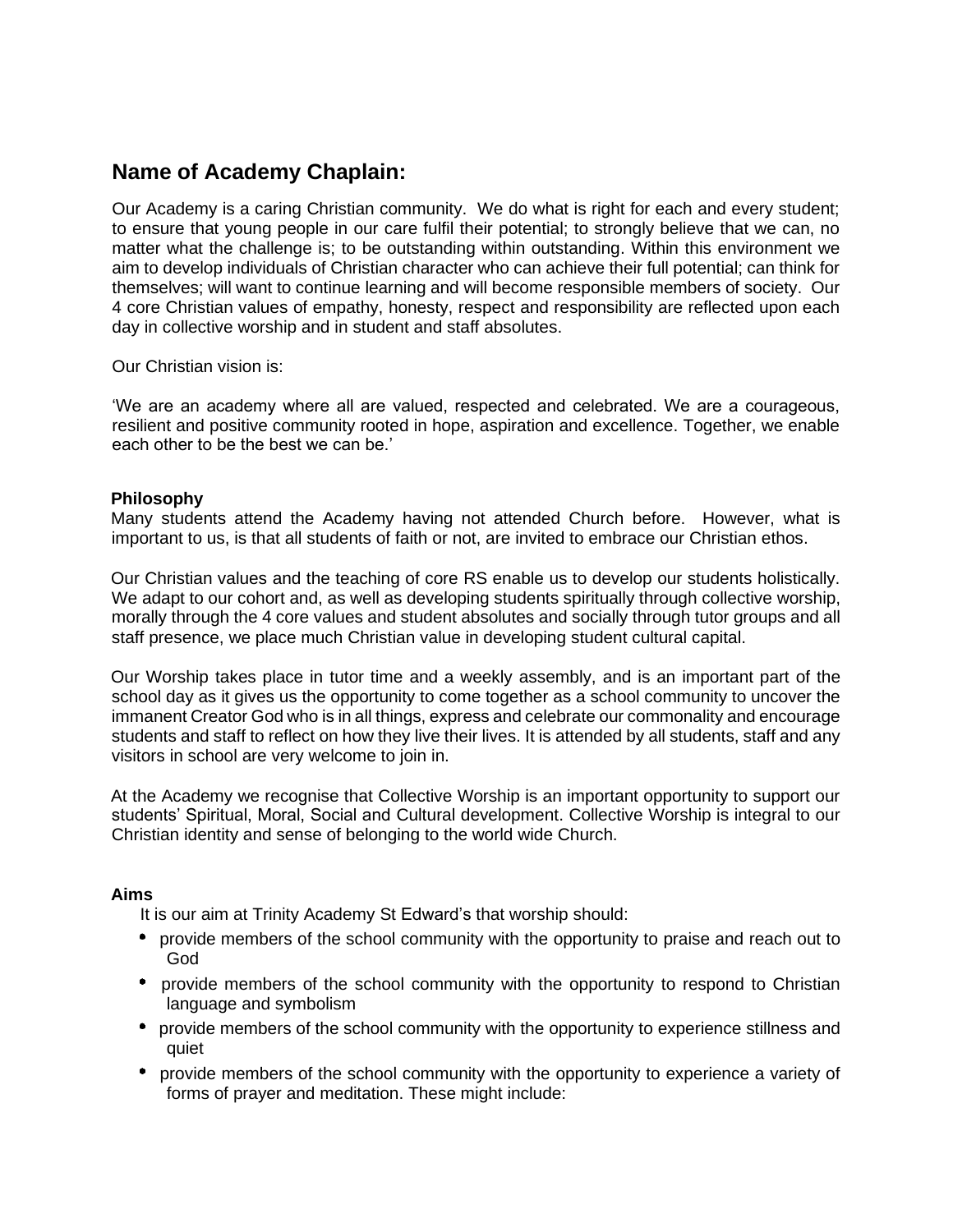- praise
- seeking forgiveness, asking on behalf of self and others or
- quiet reflection
- to help students to begin to understand the nature and purpose of worship
- provide a foundation for a mature understanding and practice of worship in the future
- contribute to the spiritual, social, moral and cultural development of each child
- allow reflection and response to the fundamental questions of life and those things that are of eternal concern and value to human beings
- foster and enable a concern for the needs of others and a recognition of the vulnerability of self and of others
- celebrate and give thanks for the achievements within the school, local and international community and occasions of significance, including festivals.
- $\bullet$  . promote community cohesion
- give expression to, and reaffirm and practise the values of the school community  $\bullet$

Please see the table below for an overview of our collective worship opportunities.

#### **Collective Worship Overview 2020-2021 NEED TO ADD FOR TASE – weekly themes**

| <b>Week beginning</b> | <b>Week</b>             | <b>Worship theme</b>                                                              | Staff member responsible |
|-----------------------|-------------------------|-----------------------------------------------------------------------------------|--------------------------|
|                       | $\overline{\mathsf{C}}$ | <b>New Beginnings</b>                                                             |                          |
|                       | A                       | <b>Education</b>                                                                  |                          |
|                       | $\overline{\mathsf{B}}$ | <b>International Day of Peace</b>                                                 |                          |
|                       | $\overline{\mathsf{C}}$ | Kindness is a language that everyone can understand                               |                          |
|                       | $\overline{\mathsf{A}}$ | <b>Uganda Update</b>                                                              |                          |
|                       | $\overline{B}$          | The Power of Words                                                                |                          |
|                       | $\overline{\mathsf{C}}$ | HOY celebration assemblies (Harvest services to be led by MKYduring this week)    |                          |
|                       |                         |                                                                                   |                          |
|                       |                         |                                                                                   |                          |
|                       | $\overline{\mathsf{A}}$ | We will remember them                                                             |                          |
|                       | $\overline{B}$          | <b>Anti Bullying Week</b>                                                         |                          |
|                       | $\overline{\mathsf{C}}$ | <b>Homelessness</b>                                                               |                          |
|                       | $\overline{\mathsf{A}}$ | <b>Gifts and Talents</b>                                                          |                          |
|                       | $\overline{B}$          | Advent                                                                            |                          |
|                       | $\overline{\mathsf{C}}$ | What do you hope for?                                                             |                          |
|                       | A                       | HOY Celebration assemblies (Christmas services to be led by MKY during this week) |                          |
|                       |                         |                                                                                   |                          |
|                       |                         |                                                                                   |                          |
|                       | $\overline{\mathbf{B}}$ | <b>Keeping yourself safe</b>                                                      |                          |
|                       | $\overline{\mathsf{C}}$ | Respect                                                                           |                          |
|                       | A                       | <b>Holocaust Memorial Day</b>                                                     |                          |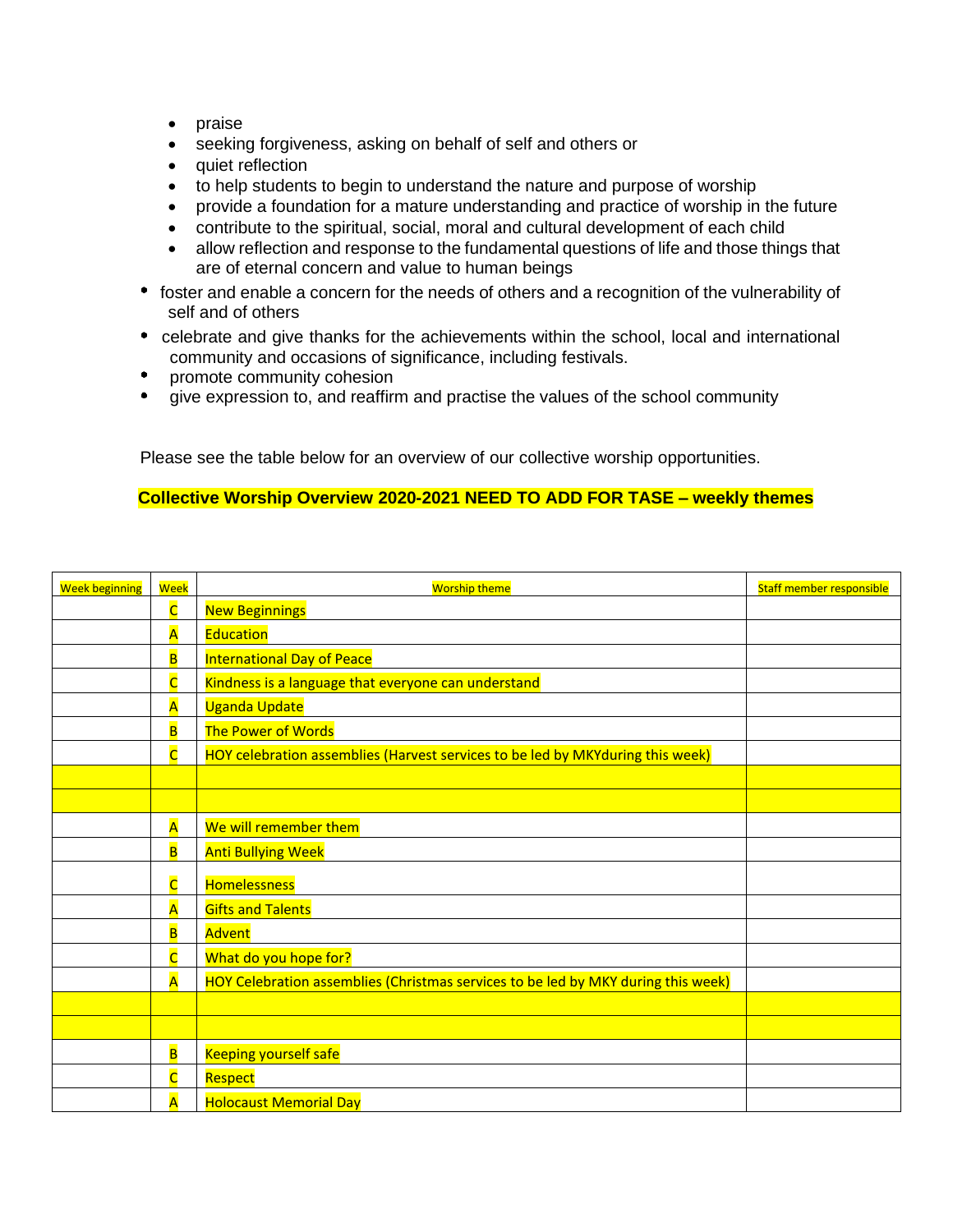| $\overline{\mathbf{B}}$ | <b>Celebrating Community</b>                                                   |  |
|-------------------------|--------------------------------------------------------------------------------|--|
| $\overline{\mathsf{C}}$ | <b>Forgiveness</b>                                                             |  |
| $\overline{\mathsf{A}}$ | <b>HOY Celebration assemblies</b>                                              |  |
|                         |                                                                                |  |
| $\overline{\mathsf{B}}$ | What's fair about trade?                                                       |  |
| $\overline{\mathsf{C}}$ | Lent                                                                           |  |
| $\overline{\mathsf{A}}$ | Prejudice                                                                      |  |
| $\overline{\mathbf{B}}$ | <b>World Water Day</b>                                                         |  |
| $\overline{\mathsf{C}}$ | <b>Role Models</b>                                                             |  |
| $\overline{\mathsf{A}}$ | Palm Sunday                                                                    |  |
| $\overline{\mathsf{B}}$ | HOY celebration assemblies (Easter services to be led by MKY during this week) |  |
|                         |                                                                                |  |
| $\overline{\mathsf{C}}$ | Stewardship                                                                    |  |
| $\overline{\mathsf{A}}$ | <b>Dealing with Stress</b>                                                     |  |
| $\overline{\mathbf{B}}$ | Ramadan                                                                        |  |
| $\overline{\mathsf{C}}$ | <b>Mental Health Awareness Week</b>                                            |  |
| $\overline{\mathsf{A}}$ | <b>HOY celebration assemblies</b>                                              |  |
|                         |                                                                                |  |
| $\overline{\mathbf{B}}$ | Faith                                                                          |  |
| $\overline{\mathsf{C}}$ | Pentecost                                                                      |  |
| $\overline{\mathsf{A}}$ | <b>World Refugee Day</b>                                                       |  |
| $\overline{\mathbf{B}}$ | <b>Miracles</b>                                                                |  |
| $\overline{\mathsf{C}}$ | Thankfulness                                                                   |  |
| $\overline{\mathsf{A}}$ | <b>HOY celebration assemblies</b>                                              |  |
| B                       | <b>Keeping safe</b>                                                            |  |

### **Types of Collective Worship**

To provide students with variety in their experience of worship, acts of worship may take the form of a whole school act of worship for all students or separate acts of worship for students in different age groups or school groups. Collective Worship is typically held during tutor time and a weekly assembly.

The responsibility for arranging Collective Worship in our school rests with the Academy Chaplain and the CL of Humanities.

Our acts of Collective Worship enable students to explore:

- The nature of God as Father, Son and Holy Spirit;
- The nature of human beings as children of God, part of his creation and, though sinful, destined for eternal life;
- Jesus as the Son of God who, through his life, death and resurrection, broke the power of evil and restored humanity's relationship with God;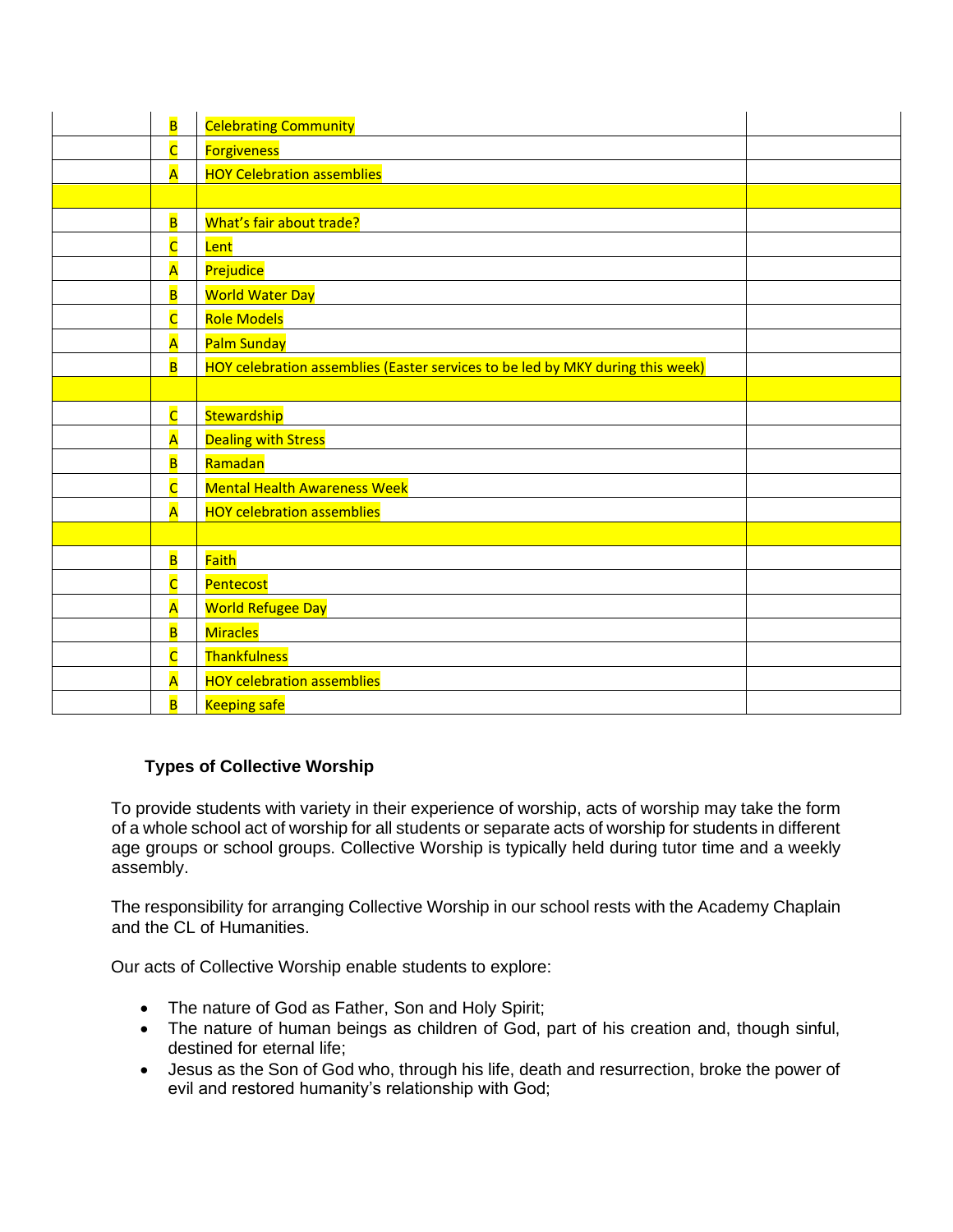- The central values of forgiveness, selfless love, redemption, goodness, compassion and charity;
- The academy values of respect, responsibility, empathy and honesty.
- The central place of the Bible as a source of knowledge about God and Jesus and as a source of inspiration and guidance; the importance of prayer; the central symbols of Christianity; the cycle of the Church year.

Acts of Collective Worship at Trinity Academy St Edward's take into account the student's ages, aptitudes and family backgrounds, reflect, and celebrate the Christian faith foundation of the school.

The school recognises that there is a difference between Acts of Collective Worship and the assembly of students.

#### **Rights of Withdrawal**

At Trinity Academy St. Edward's we seek to be an inclusive community however we respect the right of parents to withdraw their children for Collective Worship. This Academy expects that withdrawal will only be made following parental discussion with the Principal and Academy Chaplain, followed by written confirmation of withdrawal.

The school has a system of suitable supervision for students withdrawn from Acts of Collective Worship, however, no additional work is set or followed in this time.

This right of withdrawal does not extend to assemblies.

On those days when a form group is not in an Act of Collective Worship the form tutors, students within the form group or Academy Chaplain will often develop /discuss the theological thought for the week. In order to facilitate and support this all tutor groups are provided with weekly 'theological thoughts', worship and reflection/discussion topics are also on the whole school screens in order to develop and deepen students' understanding of Christian themes.

#### **Planning, Recording and Evaluation**

Collective Worship will be treated like any other part of the curriculum when it comes to matters of planning, delivery, resourcing, monitoring and evaluation.

The content and methodology of Collective Worship should be varied and there should be evidence of this in planning; this is carried out, primarily, by the school Chaplain and CL of Humnanities, however form tutors and students are expected to engage and support/develop the themes as appropriate.

Each week there is a set theme for Collective Worship. It is expected that the staff member, when leading worship that week, will relate the worship to one of these themes and that form tutors will re-enforce this in reflections in tutor time, supported by the resources prepared for them. The theme chosen is broad enough to allow all those leading worship to approach the theme from their own perspective.